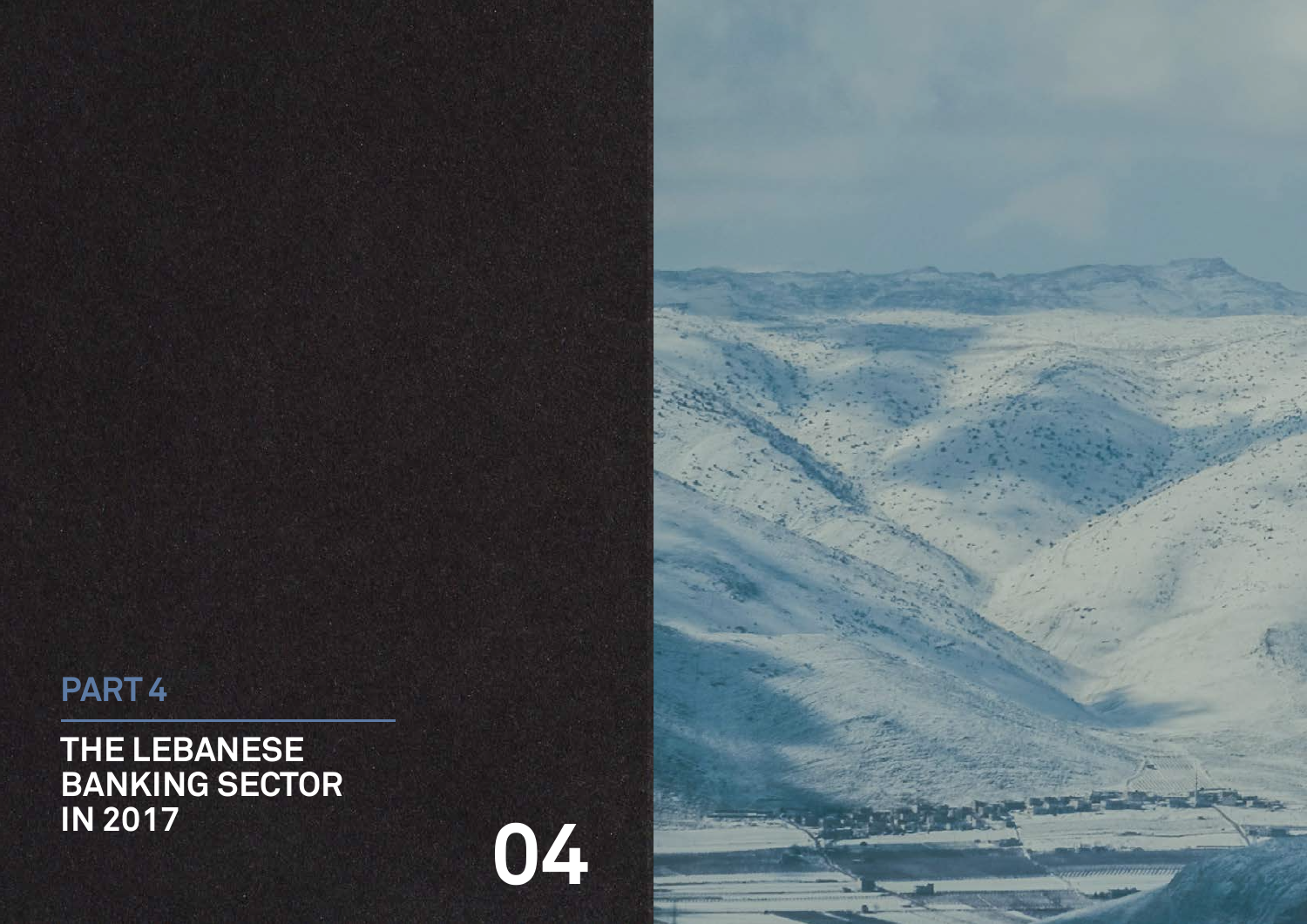### **I-** INTRODUCTION

#### **1-1**

In 2017, the Lebanese banking sector continued to face challenges, most notably in November after the Prime Minister' resignation, so the sector was able, in coordination with the monetary and supervisory authorities, to cross the stage and maintain monetary stability with the least possible negative repercussions. In the coming period, the sector will bear, due to the Law 64 and its implementing decrees, fiscal charges rare or impossible to find in similar quality and size in the world, knowing that the banking sector is one of the most contributor in tax revenues to the government thanks to the transparency it enjoys.

# **1-2**

In 2017, Lebanese banks continued to focus on asset quality and capital safeguarding and enhancement. They also remained in full compliance with international laws on combating money laundering and terrorist financing, risk management and good governance, and the ones governing correspondent banks and Common Report Standard in order to protect Lebanon from any international financial isolation and keep people's deposits and investors' contributions away from any sanctions, despite the risks surrounding the country. Banks have broadened the implementation of international standards in terms of social responsibility and have been active in the process of restructuring an advanced IT infrastructure. They have effective and precautionary measures to protect against e-piracy and cyber- attacks, more efficient solutions to protect Internet access addresses, and modern safeguards for the command system.

#### **1-4**

Lebanese banks manage a delicate balance between their external and internal expansion, taking into account regional geopolitical trends and political and economic situation in Lebanon. At the domestic level, banks are strengthening their role in enhancing financial inclusion and facilitating the Lebanese people's dealings with them by diversifying the loan portfolio for individuals and companies through offering retail and credit programs according to market

requirements, and transferring payments through banking channels. This explains the spread of branches and ATMs in the domestic market and the diversity of payment cards. The network of bank branches reached 1,086 branches in Lebanon, of which 1,065 branches for commercial banks. The number of ATMs placed at customer service reached 1,902, and the total number of high-security payment and credit cards in circulation was approximately 2.6 million at the end of 2017.

# **1-3**

By the end of 2017, the number of banks operating in Lebanon was 65, distributed among 49 commercial (of which 10 Arab and foreign banks) and 16 investment banks. There are also 12 representative offices for foreign banks in Lebanon. Banks operating in Lebanon have correspondent relationships with 183 banks in 82 cities around the world that facilitate financial transactions with other countries and vice versa. The difficult operating conditions surrounding the banks, the increasing cost of complying with international laws and the capitalization requirements prompted foreign banks to reconsider their presence in Lebanon and urged some small and mediumsized Lebanese banks to seek consolidation. A number of new shareholders with good credibility, individuals and international financial institutions joined the capital of a number of Lebanese banks as part of their expansion plans and their intention to attain higher levels that help to take advantage of greater opportunities.

#### **LEBANESE BANKING SECTOR STRUCTURE END 2017**





 **Source:** BDL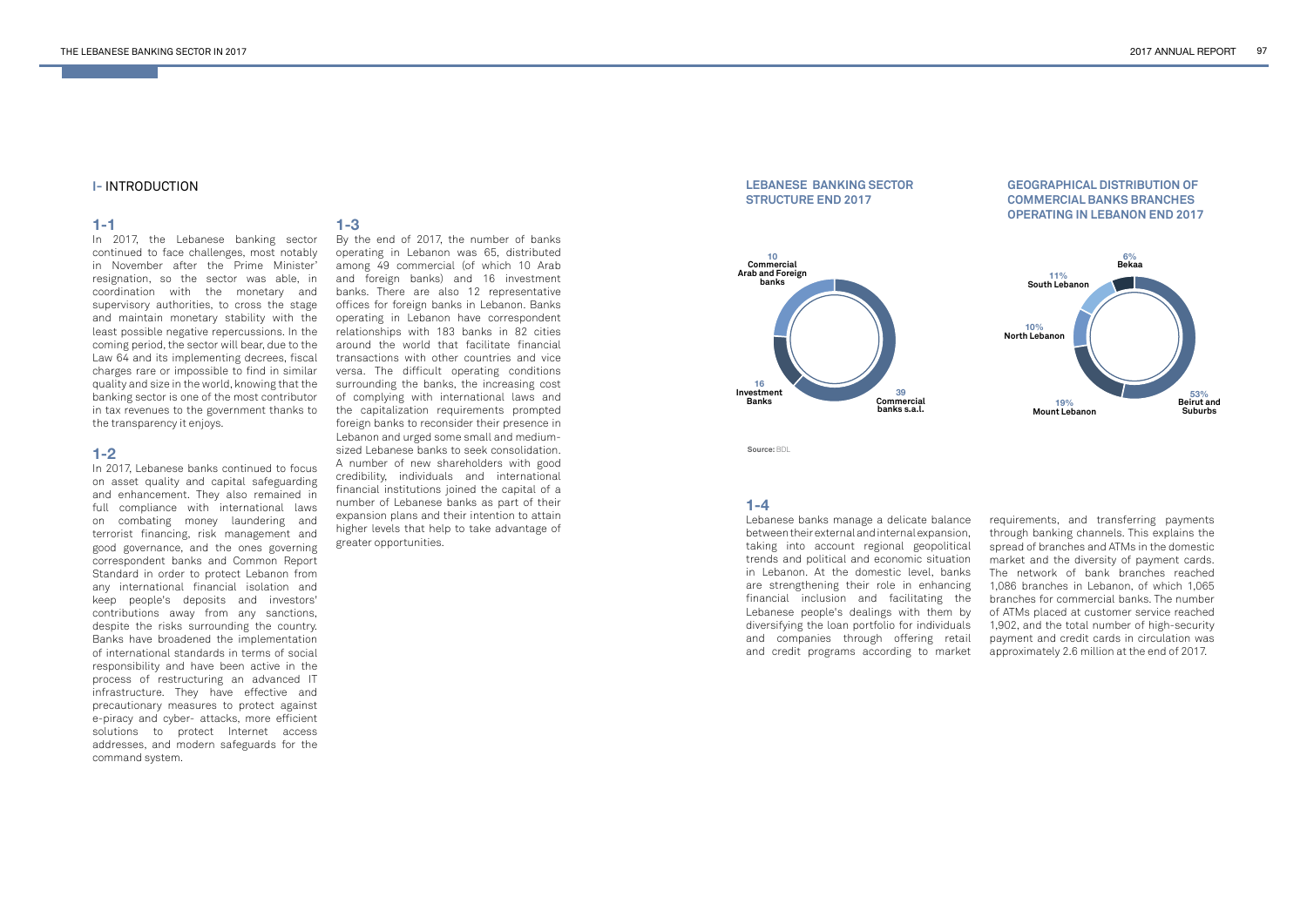### **GEOGRAPHICAL DISTRIBUTION OF ATMs IN LEBANON END 2017**

# **TOTAL ASSETS / LIABILITIES OF COMMERCIAL BANKS OPERATING IN LEBANON - END OF PERIOD - BILLION LBP**

#### **CARDS DISTRIBUTION END 2017**





 **Source:** BDL

 **Source:** BDL

 **Source:** BDL



# **1-5**

The openness to abroad markets represents a challenge for the monetary authorities, which see it as a necessity because the size of the banking sector is becoming greater than the size of the national economy, provided that this expansion is to be carried out in a disciplinary manner and under a follow-up from concerned authorities to enhance its good view abroad. The volume of external activity of banks is estimated at about \$ 34 billion. However, the banks that

have expanded in some countries are facing difficulties due to negative developments that put pressure on the banking activity. They are caused either by the prevailing situation in a certain country or by the decisions of the local monetary authorities that affect the work of the Lebanese banks. We note that 18 Lebanese banks are present abroad (through a subsidiary bank, branch or representative office).

# **II-** BANKING ACTIVITY

# **2-1**

At the end of 2017, total assets of commercial banks operating in Lebanon reached LBP 331,433 billion (the equivalent of USD 219.9 billion) compared to LBP 307,999 billion (USD 204.3 billion) at the end of 2016. Hence, total assets rose by 7.6% in 2017 and by an equivalent of USD 15.6 billion compared to

a 9.9% growth or USD 18.3 billion in 2016. This slowdown came in the light of the political developments that took place and the difference in the nature and size of the financial engineering operations carried out by the Banque du Liban between 2017 and 2016.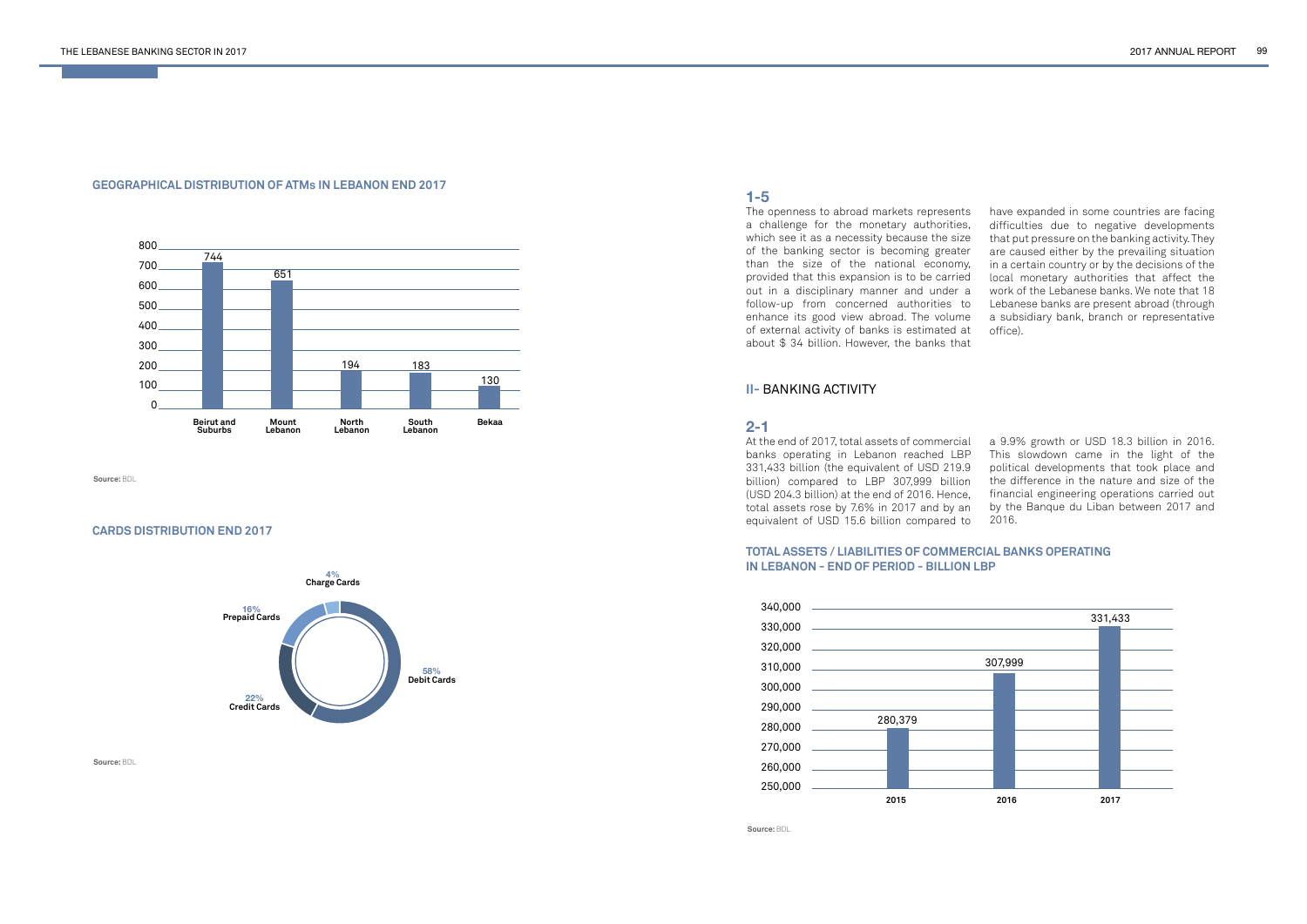# **2-2**

The table below shows the evolution of the main liabilities' items of commercial banks, in absolute value and percent of the total. The comparison between the end of 2016 and 2017 shows a decrease in resident private sector deposits share (from 62.9% at end 2016 to 60.7% at end 2017) and non-resident private sector share (from 16.6% to 16.0%) against an increase in "other liabilities" share (from 6.5% to 9.2% respectively). Note that these liabilities have been increasing since May 2016 in particular as a result of the financial

**2-3**

Total deposits remain the primary source for the activity of commercial banks operating in Lebanon representing 78.7% of total liabilities at the end of 2017 (81.4% at the end of 2016). In addition to deposits, banks include their own resources represented in capital accounts and other resources from the market when needed. The expansion of the total assets of commercial banks operating in Lebanon relies

to a great extent on the growth in deposits of resident and non-resident private sector which are fed by the flow of funds from abroad and the lending activity to the economy. Banks also seek to increase their medium and long-term resources through the issuance of certificates of deposits, preferred shares and subordinated debt obligations and get credit lines from Arab and international institutions, organizations and funds. However, total resources outside deposits and capital accounts are still modest requiring the development of the capital markets. It should be noted that the interest rate policy adopted in November 2017 and in subsequent months extended the length of deposits in Lebanese pound at banks from about 40 days to 125 days, which also helps manage liquidity.

#### **Deposits**

#### **2-4**

At the end of 2017, the total deposits' base, which includes deposits of resident and nonresident private sector and deposits of some institutions of the public sector, reached LBP 260,745 billion (the equivalent of USD 173 billion), in comparison to LBP 250,918 billion (USD 166.4 billion) at the end of 2016. So these deposits increased by 3.9% with a value of USD 6.6 billion in 2017 following a higher increase of 7.4% i.e USD 11.4 billion in 2016. This slowdown is due to the political crisis that arose in November 2017, which resulted in a limited exit of deposits, on one hand, and to the different nature of the financial operations carried out by the Banque du Liban in 2016 and 2017, as mentioned above, on the other hand.

### **2-5**

At the end of 2017, the share of the resident private sector represented 77.2% out of total deposits, compared to 20.3% and 2.5% for non-resident private sector and public sector shares respectively. It should be noted that deposits include certificates of deposits issued by banks. The majority of bank deposits are term accounts (more than 80%). The average maturity of deposits in Lebanese pound is currently 4 months according to the monetary authorities. The deposits growth in 2017 resulted from resident deposits increase representing 76.3% similar to the preceding year (76.6%).

### **2-6**

In terms of the distribution of deposits by currency, those denominated in LBP decreased by 4.1% in 2017 compared to an 5.1% increase in the previous year, while deposits in foreign currencies increased by 8.4% following an 8.8% increase in the two periods respectively, indicating that there were conversions from the LBP to US dollar in 2017, which were concentrated in particular in November and to a lesser extent in the first months of the year 2018. Accordingly, the dollarization rate of the private sector deposits increased from 65.8% at the end of 2016 to 68.7% at the end of 2017, the highest level in ten years.

# **2-7**

Bank deposits are concentrated in Beirut and its suburbs which attracted 68.4% of total deposits at the end of 2017, allocated to 47.7% of the total number of depositors, whereas 31.6% of the deposits belong to other regions and were allocated to 52.3% of depositors, indicating a difference in the average deposit value between Beirut & suburbs and the other regions.

# **2-8**

In parallel to the stability of interest rates on Treasury-bills in 2017 as in the previous year, the average interest rate on new or renewed deposits in LBP remained quasi-stable till October 2017. However, in the last two months of the mentioned year, the banks, in coordination with the Banque du Liban, have raised the interest rates on deposits in LBP when terms were extended, to discourage conversion. The average interest rate on deposits in LBP increased to 5.65% in 2017 compared to 5.56% in 2016, knowing that monthly average rose to 6.41% in December 2017 from 5.56% in October 2017. The average interest rate on new or renewed deposits in USD increased to 3.65% in 2017 from 3.34% in 2016 knowing that monthly average was 3.89% in December 2017. The interest rate on the dollar in the Beirut market came in parallel to the measures of the Banque du Liban, which encouraged attracting and keeping US dollar deposits, especially as the US interest rate rose. The Fed raised its benchmark interest rate by 0.75 basis points for the whole year 2017: 0.25 bps in each of March 15, June

operations carried out by the Banque du Liban with the banks in the mentioned year, which continued to rise in 2017, especially in the last quarter, and also for the same reason. "Other liabilities" item includes generally loans granted by the Banque du Liban to banks and interbank operations between the bank branches in Lebanon and abroad and other liabilities, and it constitutes an additional source of funding besides deposits and capital accounts.

# **COMMERCIAL BANKS LIABILITIES AT THE END OF THE PERIOD (BILLION LBP AND %)**

|                                        | 2015         |       | 2016         |       | 2017         |       |
|----------------------------------------|--------------|-------|--------------|-------|--------------|-------|
|                                        | <b>Value</b> | %     | <b>Value</b> | %     | <b>Value</b> | %     |
| Resident private sector deposits       | 180,489      | 64.4  | 193,765      | 62.9  | 201,263      | 60.7  |
| Public sector deposits                 | 5,074        | 1.8   | 5,956        | 1.9   | 6,484        | 2.0   |
| Non-resident private sector deposits   | 48,026       | 17.1  | 51,196       | 16.6  | 52,998       | 16.0  |
| Non-resident financial sector deposits | 9,864        | 3.5   | 9,467        | 3.1   | 11,278       | 3.4   |
| Capital accounts                       | 25,131       | 9.0   | 27,497       | 8.9   | 28,831       | 8.7   |
| <b>Other liabilities</b>               | 11,795       | 4.2   | 20,118       | 6.5   | 30,579       | 9.2   |
| <b>Total</b>                           | 280,379      | 100.0 | 307,999      | 100.0 | 331,433      | 100.0 |

 **Source:** BDL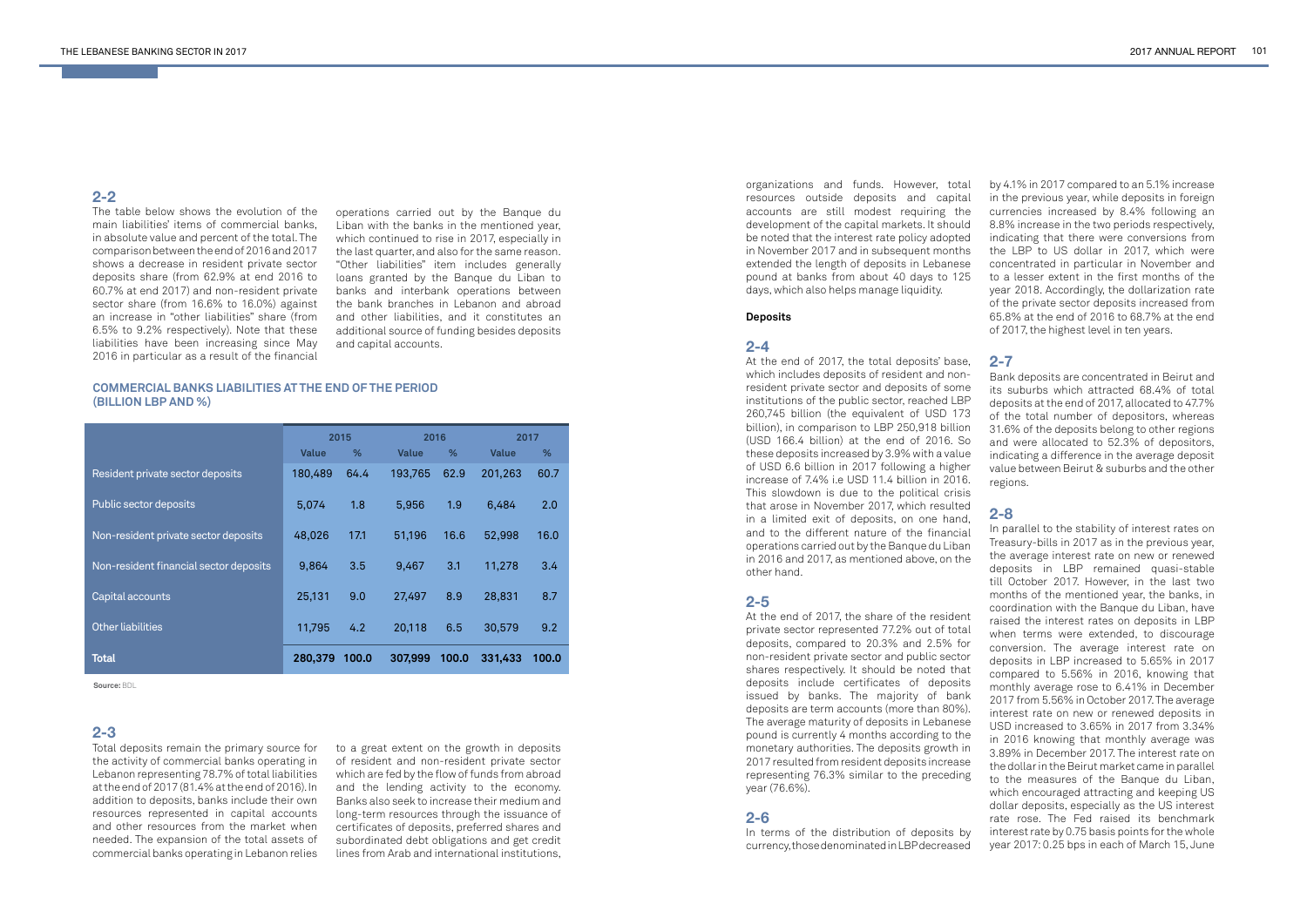14 and December 13, after raising it by a This reference rate was equivalent to 1.50 quarter percentage point in December 2016 1.75% at the time of writing this report (after a and by the same amount in December 2015. quarter-point increase in March 21 2018).

# **DEPOSIT INTEREST RATES IN BEIRUT MARKET (%)**

**LIBOR 3 MONTH ON USD (%)**

#### **CAPITAL ACCOUNTS IN THE COMMERCIAL BANKS END OF PERIOD- BILLION LBP**





 **Source:** BDL **Source:** BDL

#### **Capital accounts**

# **2-9**

Capital accounts of commercial banks operating in Lebanon continued to increase in parallel to the assets growth, reaching LBP 28,831 billion (the equivalent of USD 19.1 billion) at the end of 2017 from LBP 27,497 billion (the equivalent of USD 18.2 billion) at the end of 2016, hence registering an increase of 4.9% in 2017 following a higher increase of 9.4% in the previous year. At the end of December 2017, capital accounts represented 8.7% of the consolidated balance sheet (around 8.9% at the end of 2016) and 31.7% of total claims on private sector (31.9% at the end of 2016. These ratios are considered good compared to their peers in numerous European advanced countries banking sectors. In addition to the deposits base sufficient to provide the financing needs of the public and private sectors, the banking sector has also, even limited, the ability of attracting more financial resources due to the confidence of investors in Lebanon and the region in this sector, despite the prevailing economic situation and the difficult regional scene throwing its weight on Lebanon. At end



September 2017, the solvency Basel III ratio was 15.77% according to BDL.

# **2-10**

Banks' Capital is crucial to protect a bank from various risks and to increase confidence in its sustainability as well as to protect bank customers, employees, shareholders, and the economy in general. Capital provides additional elements of strength and flexibility in implementing the internal and external expansion in terms of networks and business. So banks expand their capital base, constituted from the new capital attracted from investors in Lebanon and abroad through the issuance of common and preferred shares classified as core capital, and from retaining most bank profits into their capital to enlarge it. However, the increase in the country risk always necessitates an increase in the capital even at the expense of redistributing profits, which enhances capital adequacy, the liquidity of traded shares, and the solid financial position of the bank and the whole sector. This is supervised by the BDL and the Banking Control Commission.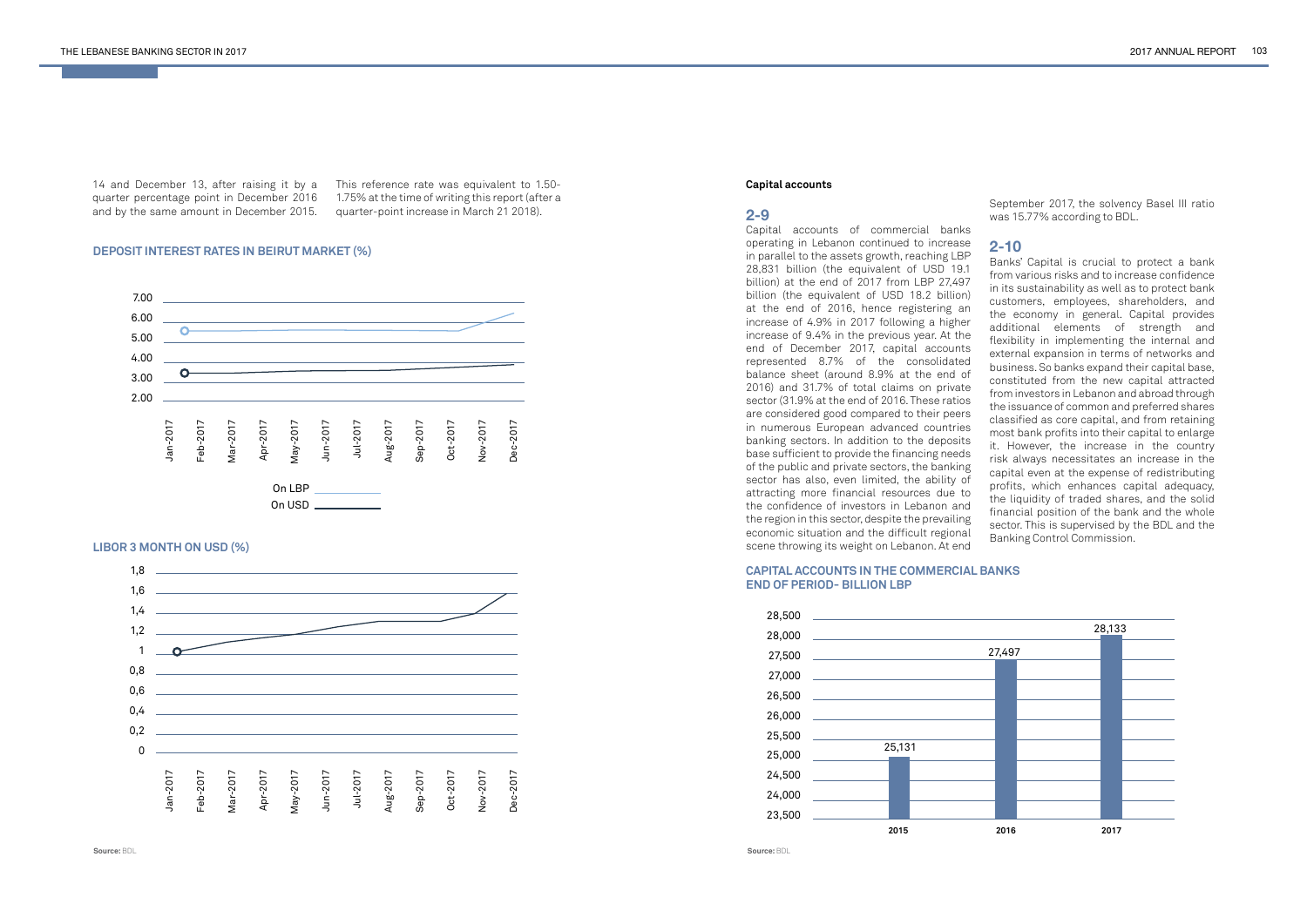# **2-11**

The supplementary capital, which includes subordinated bonds and some types of preferred shares, remains low compared to the core capital, as it represented 6.5% of capital accounts at the end of 2017 (6.7% at the end of 2016). It is clear that this is largely in line with the Basel III accord to strengthen the soundness of the banking sector, which includes improving the quality of the capital base through focusing on the concept of shareholders equity within tier one, i.e. the core capital, and the marginalization of tier two, i.e. supplementary capital. This new accord radically amended the structure and quality of capital accounts which ensures for banks the adequate factors of resistance in case their capital are exposed to any emerging pressure. This is an indication of a sound position especially that the liquidity ratio exceeded the required one (30%) which is of utmost importance as bank liquidity became after the global financial crisis a concept as important as capital adequacy. The mentioned indicators of financial performance which

#### **Placements of the Banking Sector**

#### **2-12**

Deposits at BDL continued its ascending trend to reach 47.0% out of total placements at the end of 2017 against 43.7% at the end of 2016. In return, the share of loans to the public sector continued its decline to reach 14.5% at the end of 2017 compared to 17.0% at the end of 2016, and the share of foreign assets reached 10.7% against 11.3%, and the

#### **Claims on Private Sector**

# **2-13**

Bank loans to the resident and non-resident private sectors reached around LBP 90,930 billion at the end of December 2017, against approximately LBP 86,198 billion at the end of 2016. Thus, registering a growth of 5.5%, which is similar to its growth registered in 2016, noting that this growth is lower than those registered in the last years reflecting the weak economic growth in Lebanon. However, the annual increase in loans remained good and acceptable in light of the slowdown of

|  |  | <b>OF PERIOD</b> |  |
|--|--|------------------|--|
|  |  |                  |  |

# **COMMERCIAL BANKS' ASSETS AT THE END (BILLION LBP AND %)**

the economic activity in the country and the instability in the region. Furthermore, loans granted to the non-resident private sector, of which a large part is related to the financing of projects for Lebanese businesses abroad, particularly in Arab and African countries, represented 10.2% of the total loans granted to the private sector at the end of 2017 against 10.7% at the end of 2016.

share of loans to the resident private sector decreased a little to 24.6% from 25.0% in the two mentioned periods respectively.

The table below presents the evolution of the main assets items of commercial banks, in terms of absolute value and percent of the total between the end of 2015 and 2017.

reflect the risk coverage in general stand witness to the maintenance of the sector of its international financial stance. Finally, we mention the positive role played by the banking supervisory authorities over the last years in the flourishing of the banking industry in Lebanon, especially concerning preserving high levels of capital adequacy and liquidity which remain appreciated by customers and international financial institutions, despite the sovereign risks that are often highlighted by rating agencies and other international financial institutions.

If double taxation is imposed on banks and assigned to their operations with the Central Bank, they will be charged in amounts exceeding those applied to other non-banking institutions, it is feared that this will limit the ability of banks to increase their capital as required and their ability to attract capital and deposits to finance the economy, public and private, and to actively engage in the infrastructure investment program.

|                                       | 2015         |       | 2016         |       | 2017         |       |
|---------------------------------------|--------------|-------|--------------|-------|--------------|-------|
|                                       | <b>Value</b> | %     | <b>Value</b> | %     | <b>Value</b> | %     |
| <b>Reserves</b>                       | 107,021      | 38.2  | 135,305      | 43.9  | 156,667      | 47.3  |
| o/w: deposits with BDL                | 106,329      | 37.9  | 134,612      | 43.7  | 155,893      | 47.0  |
| Claims on the resident private sector | 72,427       | 25.8  | 76,943       | 25.0  | 81,667       | 24.6  |
| Claims on the public sector           | 56,984       | 20.3  | 52,344       | 17.0  | 48,163       | 14.5  |
| Foreign assets                        | 35,870       | 12.8  | 34,824       | 11.3  | 35,579       | 10.7  |
| o/w: claims on NR financial sector    | 17,422       | 6.2   | 16,945       | 5.5   | 17,835       | 5.4   |
| claims on NR private sector           | 9,316        | 3.3   | 9,256        | 3.0   | 9,263        | 2.8   |
| Fixed assets & Non-classified assets  | 8,077        | 2.9   | 8,583        | 2.8   | 9,357        | 2.8   |
| Total                                 | 280,379      | 100.0 | 307,999      | 100.0 | 331,433      | 100.0 |

 **Source:** BDL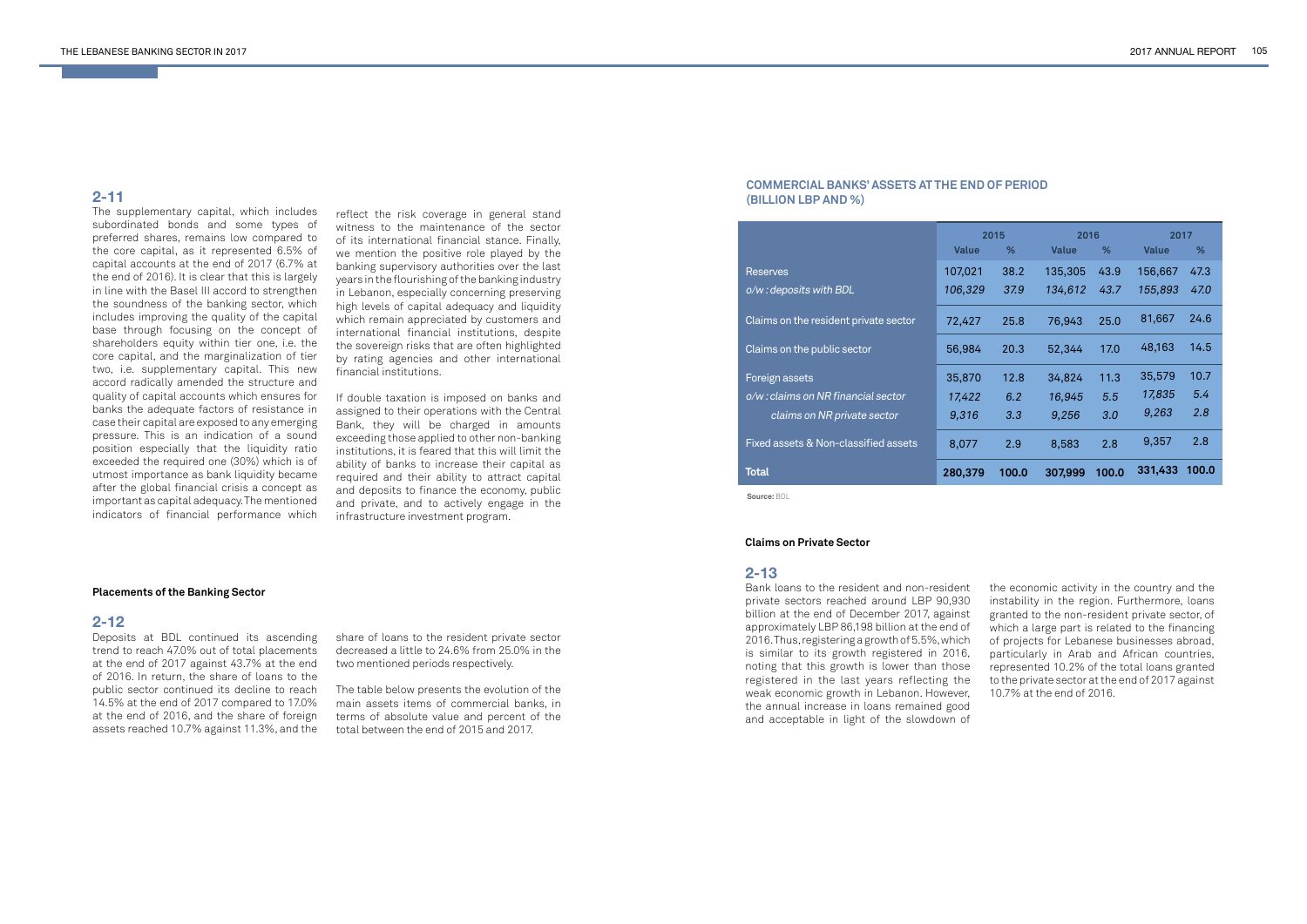

 **Source:** BDL

## **TOTAL CLAIMS ON RESIDENT PRIVATE SECTOR END OF PERIOD- BILLION LBP**

# **2-14**

Banks continued in 2017 to finance the resident and non-resident private sectors, individuals and corporations, at an acceptable interest rate which ranged between 7-8% on average in LBP and foreign currencies and for terms relevant to the nature of the financed activities. Moreover, loans granted to the resident private sector represented the equivalent of 103% of GDP at the end of 2017, hence a considerably high ratio compared to many emerging countries. This ratio, for example, reached 69% in the MENA region. This relatively high level in Lebanon could be explained, on one hand, by the enormous private demand, of which a large part is financed by bank loans to individuals and corporations for investment and particularly consumption. On the other hand, it resulted from the low capitalization of the corporate sector, its weak capacity for self-financing, and its excessive reliability on banks' financing, as financing through stocks and corporate bonds markets is almost absent in Lebanon. The privatization of Beirut Stock

despite the large retreat of domestic savings (resident and non-resident) reflected by the large deficit of balance of payments.

# **2-16**

With the increase of loans in LBP by 11.9% in 2017 and 14.7% in 2016, or at a faster rate than the increase of loans in FC, which reached 3.1% and 2.3% in the two respective years, the loan dollarization rate decreased to 70.9% at the end of 2017, against 72.6% at the end of 2016. The decrease in loan dollarization rate during the last few years, precisely since 2009, was the result of incentives provided by the BDL for several loans, in particular housing loans in LBP and loans granted to productive sectors for the financing of new projects or the expansion of existing ones. They also include loans granted to higher education, environmental friendly projects and agriculture (other than those with interest rate subsidies).

# **2-17**

With the continuing weak foreign demand due to the prevailing situation, the BDL started providing a new stimulus to economic growth through incentives to domestic demand via bank loans, especially in LBP and at acceptable interest rates compared to prevailing market rates. BDL's policy of stimulating the private sector relied in the last years on several different pillars. We first mention **the stimulus package of liquidity** at a low cost to banks launched by the BDL at the beginning of 2013 based on intermediate circular no. 313/ 2013. These initiatives target the sectors of housing, education, environment, alternative energy, entrepreneurship, Research and Development, and the new productive and investment projects. With this initiative, the BDL placed till this date around USD 5.2 billion

at the disposal of banks at 1% interest rate, so that they can continue to grant loans to institutions and households through this new mechanism after the mechanism of required reserves was consumed, knowing that banks bare alone the credit risk.

The **second incentive program** is represented by intermediate circular 331/2013 concerning the knowledge economy (amended by intermediate circular 419) as this sector represents an engine for future growth. This circular allows banks and financial institutions to contribute within the limits of 4% of bank' s capital (3% before amendment) to finance start-up projects, business incubators and accelerators whose business is centered in the knowledge economy. The BDL provides these projects with a guarantee of 75% which prevents banks from risking their own capital; and for its contribution in any of the companies whose purpose is confined to the contribution in capital of "start-up companies" (Venture capital) not to exceed 20% of this 4% mentioned above, and 10% in any other "companies". However, it is up to the Central Council of the BDL in justified cases to agree on exceeding any of these percentages.

According to the BDL, banks have invested so far around USD 369 million in the knowledge economy till the end of August 2017, of which USD 321 million invested in Venture Capital, USD 34 million invested in accelerators and incubators, and USD 14 million invested directly in start-up companies.

The **third pillar** consists of extending the maturity of subsidized loans to the productive sectors, including tourism, to 19 years based on circular 465/2017, that amended the duration of 13 years, based on circular 400/2015 and from 7 to 10 years, based on circular 335/2013.

Exchange and the launching of an electronic trading platform in securities pave the way for the capitalization of the Lebanese economy, as competitiveness in finance is the best and most successful way that make growth a sustainable process ensuring financial and social stability.

# **2-15**

On the other hand, the ratio of loans in foreign currencies to deposits in foreign currencies decreased to 36.9% at the end of December 2017 from 38.8% at the end of December 2016. However, loans in LBP to deposits in LBP continued to increase reaching around 33.2% at the end of 2017 against 28.2% at the end of 2016, especially resulting from the increase of deposits in foreign currencies against a decrease in LBP deposits due to transfers in foreign exchange market in November 2017. Lebanon's ratio of loans to deposits remains low, against high liquidity levels that often characterize the Lebanese banking sector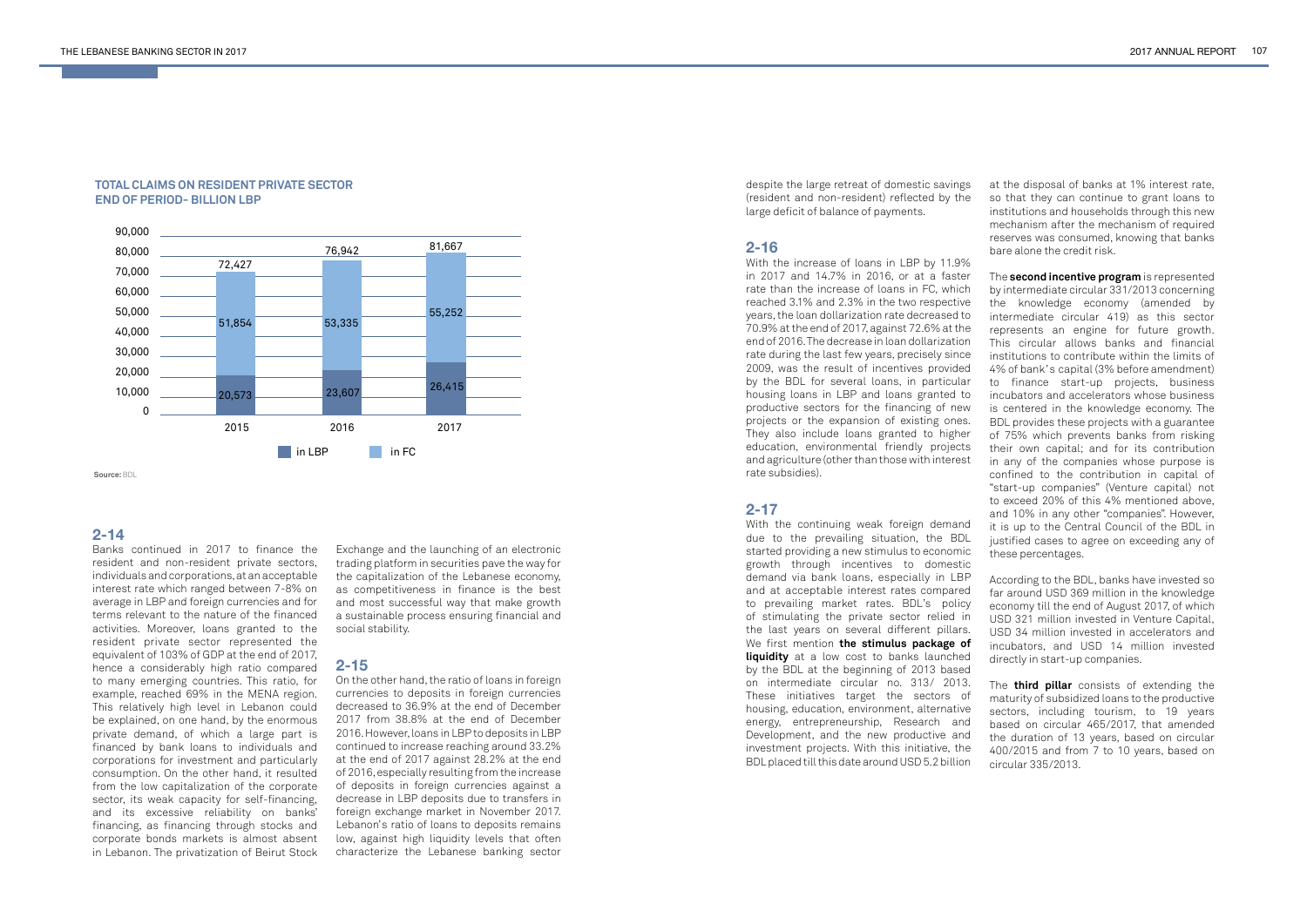|                                                                                                   | 2015           | 2016   | 2017   |
|---------------------------------------------------------------------------------------------------|----------------|--------|--------|
| 1- Subsidized -interest medium & long term loans                                                  | 7,133          | 7,821  | 8,269  |
| 2- Subsidized-interest loans guaranteed by Kafalat                                                | 1,988          | 2,132  | 2,209  |
| 3- Subsidized-interest loans under the protocol signed with the EIB                               | 204            | 204    | 204    |
| 4- Subsidized-interest loans granted by leasing companies                                         | 212            | 232    | 242    |
| 5- Subsidized-interest loans granted by IFC                                                       | 80             | 80     | 80     |
| 6- Subsidized-interest loans to finance working capital                                           | 16             | 16     | 16     |
| 7- Subsidized-interest loans granted by AFD                                                       | $\overline{7}$ | 7      | 7      |
| TOTAL Subsidized-interest loans (1+2+3+4+5+6+7)                                                   | 9,641          | 10,491 | 11,028 |
| Utilized loans benefiting from deductions in banks liabilities<br>subject to reserve requirements | 3,764          | 3,401  | 3,047  |
| Utilized loans benefiting from deductions in reserve requirements                                 | 9,915          | 10,201 | 10,839 |

#### **SUBSIDIZED LOANS AND LOANS BENEFITING FROM DEDUCTION IN RESERVE REQUIREMENTS (END OF PERIOD – BILLION LBP)**

# **DISTRIBUTION OF SUBSIDIZED INTEREST LOANS ON ECONOMIC SECTORS END OF SEPTEMBER 2017**

 **Source:** BDL

 **Source:** BDL

# **2-18**

Data reveal that loans in LBP benefiting from deductions in reserve requirements increased by around 6.2% in the first nine months of 2017 to reach LBP 10,839 billion at the end of September 2017, against an increase of 2.9% in 2016. However, loans benefiting from deductions in bank liabilities subject to required reserves decreased by 10.4% in the first nine months of 2017 reaching LBP 3,047 billion at the end of September 2017 after decreasing by 9.6% in 2016. The slight increase or decrease in these loans in the last few years is attributed to the fact that banks relied specifically in their lending on the stimulus packages subject of intermediate circular no. 313/2013 previously addressed. It is to mention that loans benefiting from deductions in reserve requirements and loans benefiting from deductions in bank liabilities

It is noteworthy to mention in this context that banks play a significant role in the specialized financing schemes to the private sector, institutions and individuals. On one hand, banks are the partners of the Lebanese State as well as the international and regional financial institutions, of which the Overseas Private Investment Corporation (OPIC), the European Investment Bank (EIB), l'Agence Française de Développement (AFD), the International Finance Corporation (IFC), the Arab Development Funds, the Arab Monetary Fund etc., and on the other, banks are the lenders baring solely the credit risk of these loans and offering new and varied loans.

#### **2-19**

The data related to the nature of loans granted by the financial sector reveal that, as of the end of December 2017, a large part of these loans -representing 72.5%- consists of limitedterm loans, while the remaining part or 27.5% is in the form of overdrafts. It is to note that overdrafts are usually granted to clients with high creditworthiness or to big clients where total loans are concentrated. Therefore, the share of these facilities from the total is in line with the distribution of loans by value and according to the beneficiaries. At the end of December 2017, the share of advances against real estate reached 37.7%, in comparison to 18.4% for the advances against personal

guarantees, 11.3% for the advances against cash collateral or bank guarantees, 3.2% for the advances against other real guarantees, and 1.8% for the advances against financial values.

# **2-20**

The distribution of loans among the economic sectors corresponds roughly to the shares of these sectors in GDP, except for the agriculture sector that requires specialized financing schemes, as is the case in most of the developed and emerging countries.

subject to required reserves have stopped in October 2017 by circular no 475.

Total subsidized interest loans increased by 5.1% in the first nine months of 2017 reaching LBP 11,028 billion (or the equivalent of USD 7.3 billion) at the end of September 2017 against an increase in 8.8% in 2016. The share of the industrial sector out of these loans granted between 1997 and the end of September 2017 represented 59.0%, against 29.6% for the tourism sector and 11.4% for the agricultural sector. Several elements characterize these subsidized loans: the period of the loan for 7 or 10 years, the grace period and the relatively low average interest rate.

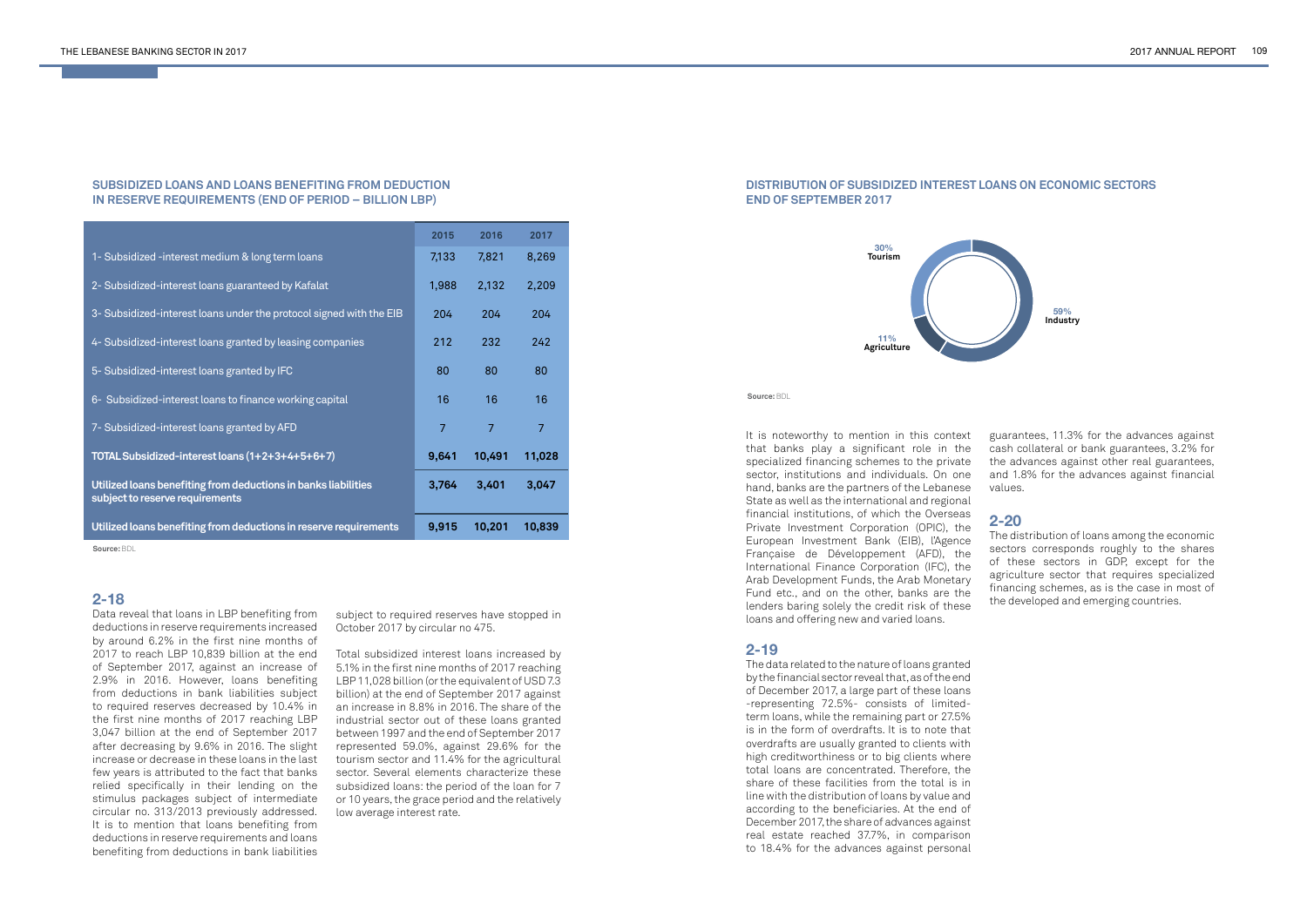#### **SECTORIAL DISTRIBUTION OF UTILIZED CREDITS IN THE FINANCIAL SECTOR (END OF PERIOD)**

|                                    | December 2015<br><b>Value</b> |                        | <b>Value</b>     | December 2016          |                                  | December 2017          |
|------------------------------------|-------------------------------|------------------------|------------------|------------------------|----------------------------------|------------------------|
|                                    | (billion<br>LBP)              | <b>Share</b><br>$(\%)$ | (billion<br>LBP) | <b>Share</b><br>$(\%)$ | <b>Value</b><br>(billion<br>LBP) | <b>Share</b><br>$(\%)$ |
| <b>Trade &amp; Services</b>        | 30,991                        | 33.4                   | 31,346           | 32.4                   | 34,110                           | 33.0                   |
| <b>Construction &amp; building</b> | 16,335                        | 17.6                   | 17,414           | 18.0                   | 17,267                           | 16.7                   |
| Industry                           | 9,398                         | 10.1                   | 9,517            | 9.8                    | 10,304                           | 10.0                   |
| Personal loans                     | 27,060                        | 29.2                   | 29,662           | 30.6                   | 32,332                           | 31.2                   |
| o/w: housing loans                 | 16,457                        | 17.7                   | 17,981           | 18.6                   | 19,637                           | 19.0                   |
| <b>Financial intermediation</b>    | 5,458                         | 5.9                    | 5,169            | 5.3                    | 5,452                            | 5.3                    |
| Agriculture                        | 1,064                         | 1.1                    | 1,146            | 1.2                    | 1,184                            | 1.1                    |
| Other sectors                      | 2,468                         | 2.7                    | 2,527            | 2.6                    | 2,846                            | 2.7                    |
| <b>Total</b>                       | 92,773                        | 100.0                  | 96,781           | 100.0                  | 103,495                          | 100.0                  |

 **Source:** BDL

Whereas the share of personal loans continued its increase to 31.2% at the end of 2017 of total loans to the Financial sector, including housing loans with a share of 19.0%, the share of other sectors witnessed minor upward or downward variations at the end of 2017 in comparison with the end 2016, and loans remain concentrated in the trade and services sector, in addition to the personal loans.

Loans' distribution among the regions and beneficiaries shows their obvious concentration in the region of Beirut and its suburbs and in favor of its inhabitants, with a slight gradual decrease in the share of this region to 75.1% of total loans and 53.2% of the total number of beneficiaries at the end of December 2017. This concentration is in line

with the concentration of economic activity, population, and income levels in the capital and its suburbs.

# **2-21**

Concerning the distribution of loans by credit range, statistics show that loans whose value exceeds LBP one billion, are distributed among 1.4% only of the beneficiaries (or 8,571 persons and institutions), out of the total number of beneficiaries of around 615,602. This low percent is in line with the situation of most countries in the world. Knowing that it may be one person (or one institution) benefiting from more than one loan, thus the number of beneficiaries mentioned above could be lower than the one indicated.

# **2-22**

As for interest rates on new and renewed loans, the average lending rate on the USD slightly increased from 7.25% in 2016 to 7.34% in 2017, knowing that it reached 7.67% in December 2017, in parallel with the increase of the deposit interest rate on the USD.

Concerning the average lending rate on the LBP, it declined from 8.35% in 2016 to 8.29% in 2017. Noting that the trend is moderate ascending in 2018 in line with the increase of deposit's cost.

|                                       | by value<br>$(\%)$ | by beneficiaries<br>$(\%)$ |
|---------------------------------------|--------------------|----------------------------|
| <b>Below 5 million LBP</b>            | 0.17               | 13.36                      |
| 5 - 25 million LBP                    | 3.65               | 49.02                      |
| 25 - 100 million LBP                  | 5.87               | 20.69                      |
| 100 - 500 million LBP                 | 16.84              | 14.25                      |
| 500 - 1,000 million LBP               | 5.21               | 1.28                       |
| 1,000 - 5,000 million LBP             | 12.38              | 0.97                       |
| 5,000 - 10,000 million LBP            | 7.88               | 0.19                       |
| 10,000 million LBP and above          | 48.00              | 0.24                       |
| <b>Total (Billion LBP and Number)</b> | 103,495            | 615,602                    |
| Source: BDL                           |                    |                            |

# **DISTRIBUTION OF LOANS ACCORDING TO THE VALUE AND THE BENEFICIARIES (IN PERCENTAGE – END OF DECEMBER 2017)**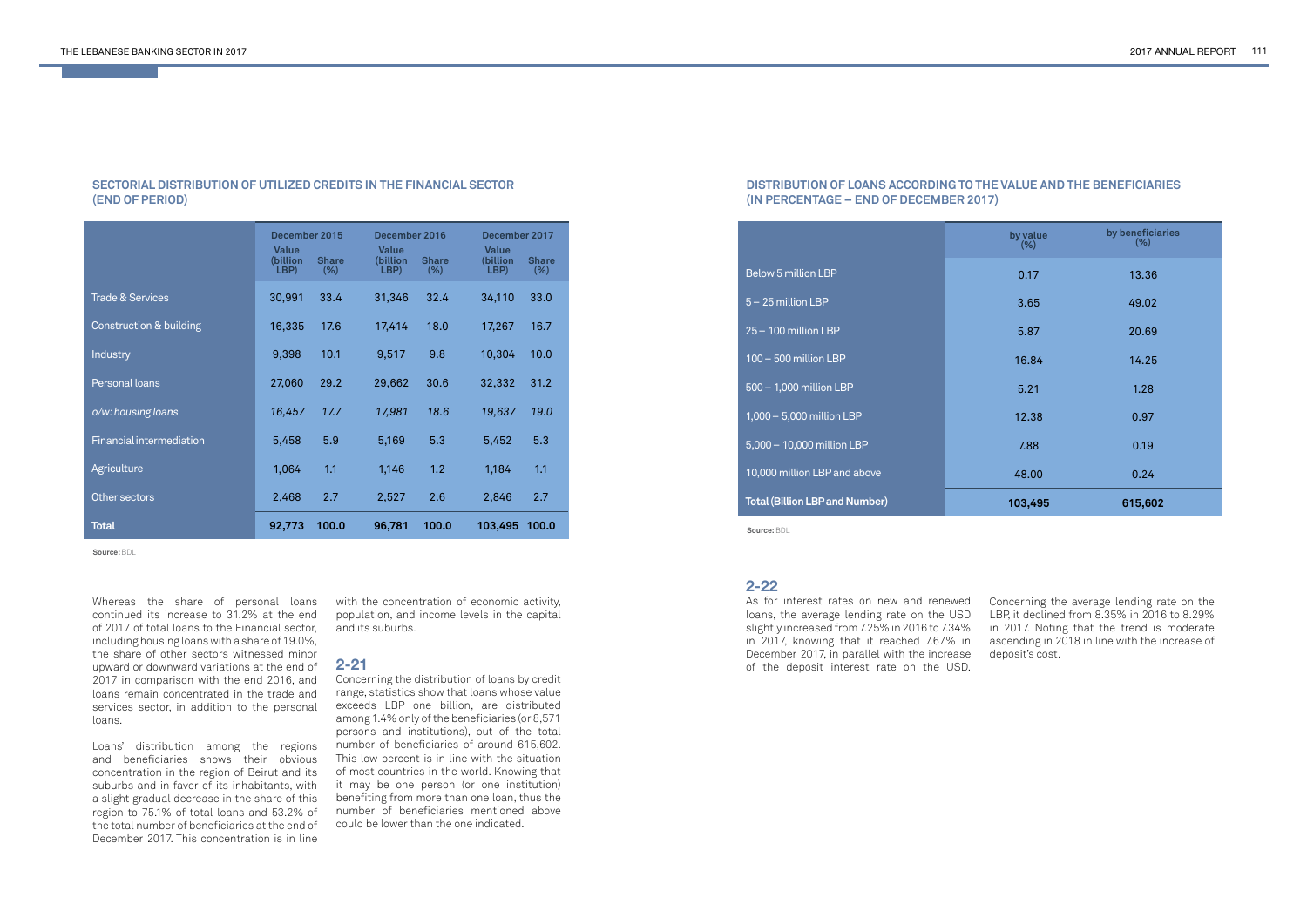# **EVOLUTION OF LENDING INTEREST RATES ON BEIRUT'S MARKET (%)**



 **Source:** BDL

#### **Claims on Public Sector**

# **2-23**

The banking sector is a major financier of the public sector, although the volume of funding varies from time to time, influenced by available resources, opportunities, returns and risk management. Commercial banks held 41% of total public debt at the end of 2017, while BDL held more than 36% against more than 11% with the public. Whereas, the remained part held by countries and multilateral institutions and Non-residents.

The **claims of commercial banks on the public sector** decreased at the end of 2017 to reach LBP 48,163 billion in comparison with LBP 52,344 billion at the end of 2016, thus registering a decrease of 8.0%, an approximate similar decline in 2016. This drop in 2017 resulted from a retreat in each of claims in LBP and in foreign currencies along

with bank's preference of placements at BDL under the implemented financial engineering in 2017 and the related higher return, knowing that deposits in LBP registered a decrease of LBP 3,663 billion or 4.1%. Whereas, the decrease in 2016 resulted particularly from a net sales of Eurobonds (thus the value of sales operations exceeded the purchasing ones in the first half 2016), due to liquidity and profitability management considerations and the BDL's financial engineering operations.

# **2-24**

In detail, claims on the public sector in LBP declined by LBP 2,364 billion or 8.1%, and claims in foreign currencies dropped by around USD 1,818 billion or 7.8%, after a decrease of 4.0% for claims in LBP and 12.8% for claims in foreign currencies in 2016.

The commercial banks' portfolio of Treasury bills in LBP decreased from LBP 28,936 billion at the end of 2016 to LBP 26,556 billion at the end of 2017 indicating that banks' new subscriptions came less than maturing bills, knowing that banks concentrated their subscriptions in long-term categories (7 years and more) with relatively higher return and get used to be issued periodically. The banks' portfolio of Eurobonds decreased from USD 15,383 million at the end of December 2016 to USD 14,178 million at the end of 2017 under the management of liquidity in foreign currencies and BDL's financial operations.

As a result, the share of the claims on the public sector in LBP out of total loans to the public sector stood almost unchanged at 55.6% and the share of claims in foreign currencies at 44.4% at the end of 2017 (55.7% and 44.3% consecutively at the end of 2016).

#### **Foreign Assets**

#### **2-25**

Deposits of commercial banks at correspondent banks increased to reach USD 11.8 billion at the end of 2017 against USD 11.2 billion at the end of 2016. Thus, these deposits increased by 5.2% in 2017 after a decrease of 2.7% in 2016. The share of these deposits out of total banks' assets reached 5.4% at the end of 2017, approximately similar to the share at the end of 2016. The ratio of these deposits out of total customer's deposits in foreign currencies at banks declined to 10.2% at the end of 2017 from 10.5% at the end of 2016. This decrease in the last years is attributed especially to their very low return and the preference of banks to place their liquidity in foreign currencies at the BDL, knowing that the BDL reinvests these deposits with foreign banks, which means that these deposits still carry the same levels of liquidity and risk for banks while contributing to the support of the BDL's foreign assets and reinforcing monetary stability. It is to note that BDL's foreign assets increased to USD 42 billion at the end of 2017 against USD 40.7 billion at the end of 2016.

# **2-26**

In addition to being a main source of liquidity in foreign currency, these deposits at correspondent banks play an important role in Lebanon's financing of transactions with abroad and in management of liquidity and risks. Therefore, despite the relatively low return of these foreign placements, banks always try, while managing their resources, to ensure a minimum level of liquidity in foreign currencies at correspondent banks which helps contain any negative incidental developments and limits De-risking policy adopted sometimes by correspondent banks.

# **2-27**

It is to note that deposits of commercial banks at correspondent banks, net of deposits of non-resident banks, decreased to USD 4.3 billion at the end of 2017 against around USD 5 billion at the end of 2016. In other terms, deposits at correspondent banks covered 1.6 times the foreign liabilities towards the nonresident banks at the end of 2017 (1.8 times at the end of 2016). It is to mention that nonresident banks that own creditor accounts in the Lebanese banking sector include subsidiaries of Lebanese banks.

# **2-28**

On the other hand, banks' other foreign assets decreased to USD 5,626 million at the end of 2017 in comparison to USD 5,720 million at the end of 2016, thus by 1.6% after a decline of 5.6% in 2016. These assets mainly consist of direct investments in sister or affiliated banks and of investments in foreign bonds whose credit rating is at least BBB and above and subject to the control of countries classified as BBB sovereign rating and above in case they are issued by corporations. These placements generate in general a high return compared to the deposits at non-resident banks and these foreign assets represent a desired diversification of foreign placements and thus a distribution of risks.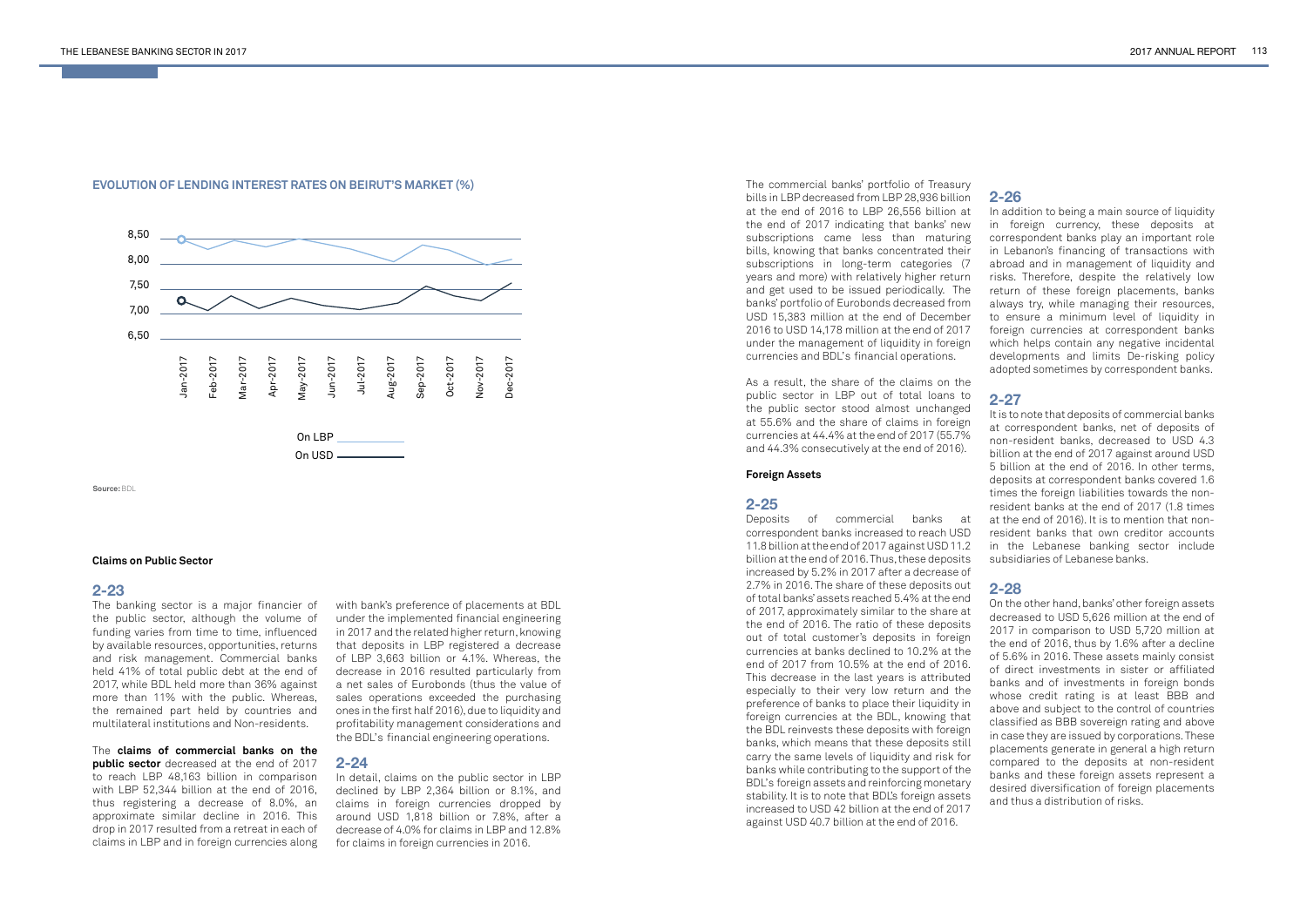#### **Deposits at BDL**

# **2-29**

**Deposits of commercial banks at the BDL**  continued to increase in 2017 reaching LBP 155,893 billion at the end of the mentioned year in comparison with LBP 134,612 billion at the end of 2016. Thus, they increased by LBP 21,281 billion in 2017 in comparison with a higher increase of LBP 28,284 billion or 26.6% in 2016. The share of these deposits out of total banks' assets increased to 47.0% at the end of 2017 from 43.7% at the end of 2016. The significant rise in 2017 is attributed to the BDL's financial operations implemented

#### **Reputation Risk resulting from the non-application of compliance measures**

### **3-3**

Banks are seriously involved in the subject of combating money laundering and terrorist financing and with the international sanctions imposed on individuals and institutions in several countries, first by a conscious and responsible decision of banks' administrations and second, in compliance with Law No. 44/2015 and before it with Law No. 318/2001and with international standards of the banking industry and with circulars and lists issued by the monetary and supervisory authorities in order to safeguard the banking sector, the savings of the Lebanese, and to protect the Lebanese economy. Banks have developed in this domain throughout the last few years effective policies and systems, which made them gain credibility in the international financial markets and continue vigorously their commitment to AML/CFT and KYC rules. Bank management is seriously emphasizing the attendance of its employees on a permanent and intensive basis training seminars and workshops. These seminars cover laws, systems, and also the standards and international developments concerning the subject of combating money laundering and terrorist financing, and the awareness on how to identify, freeze and report suspicious transactions, and the constant communication with the Special Investigation Commission, with the purpose of reaching higher levels of culture, technical knowhow, and professionalism in the banking profession.

# **3-4**

The legal framework for fighting money laundering and terrorist financing and tax evasion has been completed after the Parliament passed a series of financial laws in 2015 and 2016, which protect the work and practice of banks in this regard, in addition of course to the circulars and decisions of the BDL and the Special Investigation Commission SIC. These laws include: Law No.55/2016 on the Exchange of Information for Tax Purposes (replacing Law No. 43/2015), Law No. 75/2016

on cancelling bearer shares and promissory notes, Law No. 77/2016 amending article 316 of the Lebanese Penal Code related to terrorism financing, Law No. 44/2015 related to combating money laundering and terrorist financing, Law No. 42/2015 on declaring the Cross-Border Transportation of Money and Law No.53/2015 on Lebanon's adherence to United Nation's International Convention for the Suppression of the Financing of Terrorism of 1999.

# **3-5**

The BDL took also intensive and important measures in the last years to fight money laundering and terrorist financing out of which we mention the issuance of circular no 126/2012 on the relation of banks with the correspondents, and circular no. 128/2013 related to the establishment of the compliance department, and also issuing in September 2014 intermediate circular no. 371 in which BDL asks banks, among other things, to appoint an AML/CFT Branch Officer, a person in charge of controlling the financial and banking operations to combat money laundering and terrorist financing in each branch of the bank. Through intermediate circular no. 393 issued in June 2015, banks were asked to establish an effective internal control system to combat money laundering and terrorist financing concerning the electronic banking and financial transactions. The BDL also issued in December 2015 basic circular no. 136 concerning the application of the UN Security Council resolutions no. 1267 (1999), 1988 (2011), 1989 (2011), and any related successor resolutions. Through intermediate circular no. 411/2016, the BDL prohibited banks from dealing with companies whose stocks are issued in bearer form. In April 2016, the BDL prohibited banks from issuing prepaid cards that are not linked to a bank account. The Central Bank also issued in May 2016 basic circular no. 137 on dealing with the US Act of December 18, 2015 and with its implementing regulations

in 2017 and other procedures taken for the purpose of maintaining the monetary stability. The significant increase in 2016 is attributed particularly to the BDL's financial engineering. Deposits at BDL included required reserves in LBP and required deposits in USD, in addition to certificates of deposits in LBP and foreign currencies and other deposits. The structure of bank's placements at BDL reflected management requirements of liquidity and profitability.

#### **III-** BANKS AND RISK MANAGEMENT

#### **3-1**

The banking profession entails banks' exposure to several types of risks that are effectively managed. Lebanese banks adopt international regulatory and supervisory standards and practices of the banking industry through compliance with rules, regulations and guidelines issued by the local monetary and supervisory authorities in Lebanon and in all the countries where banks operate. These regulations stipulate the application of specific standards peculiar to the Lebanese situation, in addition to the international standards and with a margin of flexibility in the application and progressiveness in implementation, according to the needs and circumstances.

# **3-2**

The BDL took in the last years additional precautionary measures aimed at better management of bank risks addressing specifically combating money laundering and terrorist financing and other issues in the banking profession such as the modification of the status of the Central Office of Credit Risk (Centrale des Risques) in a more strict direction, the classification of loans, distributing the principal credit portfolios, debt restructuring, lending to related parties, real estate loans, placing higher ceilings on

retail loans, forming provisions and general reserves on retail loans, in the presence and even in the absence of indicators of payment delays, and forming collective provisions on interest generating loans portfolio other than retail ones, and recently, the constitution of provisions in LBP from the profits generated by the financial engineering operations carried out by BDL in 2016, the application of new minimum solvency ratios and capital conservation buffer for the period 2016-2018. For further details on measures taken in 2017, please refer to part II of this report.

Alternatively, it should be recalled that the BDL established the "Compliance Unit" at the beginning of 2016 with the aim to ensure that all departments at the BDL and also in banks and regulated institutions comply with the applicable laws and regulations especially those in relation to combating money laundering and terrorist financing and suggesting measures to prevent and/ or manage the ensuing risks. The BDL had established in 2014 the "Financial Stability Unit" with one of its main functions being to observe the financial and banking situation, to look-up the potential risks and crisis and to prevent crisis occurrence.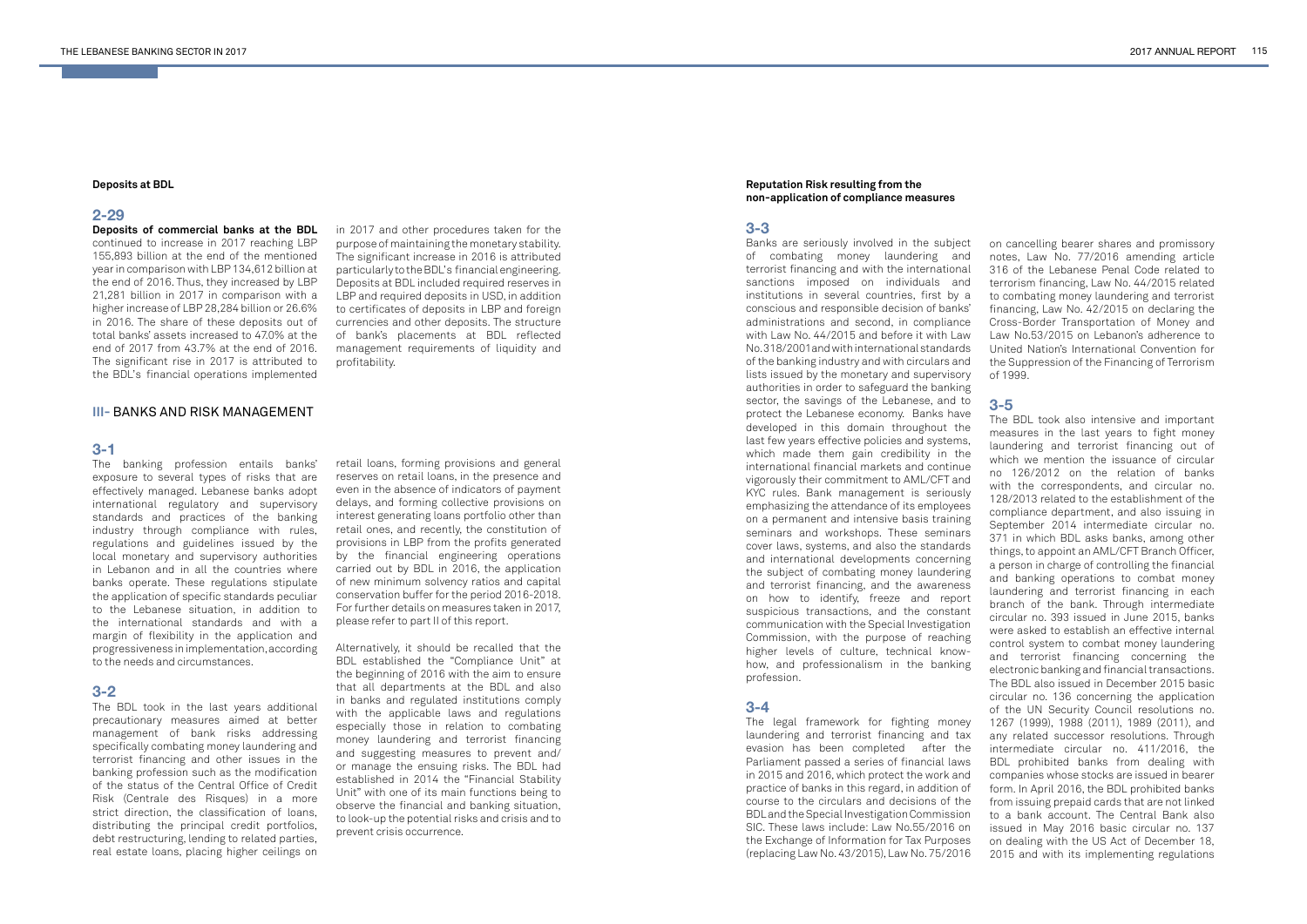regarding the prevention of access by Hizballah to international financial and other institutions. The BDL also modified through intermediate circular no. 421 issued in May 2016 the "Regulations on the Control of Financial and Banking Operations for Fighting Money Laundering and Terrorist Financing", incorporated in the basic circular no. 83/2001, as it added from among many things, some types of institutions (such as specialized lending entities "comptoirs") and Non-Profit Organizations (NPOs) on the list of high risk entities, as well as asking for the establishment of an AML/CFT board committee. In August 2016, before the parliament passed Law 55/2016 on the exchange of information for tax purposes, the Banque du Liban issued basic circular No 138, under which banks were required to take all appropriate measures to provide the Special Investigation Commission SIC with the information that may be required by foreign authorities within the tax information exchange framework, in compliance with the recommendations issued by the Global Forum on Transparency and Exchange of Information for Tax Purposes and by OECD. BDL issued in August 2016 as well intermediate circular No. 431, requesting banks to provide the Compliance Unit at the central bank with detailed organizational chart, the work rules and work program of the compliance department at banks and the curriculum vitae of key employees in that department. In July 2017, the Central Bank issued basic circular No 139 relating to the Common Reporting Standard (CRS) in order to help and guide the banks in implementing the provisions of Law 55/2016.

# **3-6**

In the same framework, and by a decision of the Committee on Compliance and Anti-Money Laundering at ABL, several "Compliance General Meetings" were held in 2017 1 for the directors of compliance departments in banks. Various subjects

were discussed and coordinated, in their last meetings, related to the scope of work of the compliance department out of which, for example, the De Risking and correspondent banking relationships, the visits of ABL delegations to international financial capitals, the compliance with the international laws and requirements, the automatic exchange of information and the preparations and readiness of banks in this regard, the latest developments related to sanctions, where the trend is towards further tightening, in addition to other subjects.

In its ongoing effort to raise awareness and to support medium and small banks, the Association of Banks asked Deloitte to develop a manual on the common reporting standard CRS which was distributed to banks in February 2017. The ABL had previously distributed to banks several important guidance manuals, of which the Generic Policy and Procedures Manual on Sanctions and Embargoes Program (2015), the Anti-Money Laundering and Counter Financing of Terrorism (AML/CFT) Generic Policies and Procedures Manual (2013), and Generic FATCA Policy Manual (2013).

The ABL and Lebanese banks continued their regular external moves in 2017 aimed especially at the USA and a number of European countries with special importance to the banking sector. Meetings were held with high level public officials and bankers, in particular with the directors of compliance departments, to reinforce the reputation of the Lebanese banking sector and its image abroad and to preserve, even strengthen, the relationship with correspondent banks and avoid De Risking to remain a part of the international financial system, for the benefit of the customers, the banking sector and the Lebanese economy.

- The Common Equity Tier 1 Ratio should be no less than 8.5% at the end of 2016, 9% at the end of 2017 and 10% at the end of 2018.
- than 11% at the end of 2016, 12% at the end of 2017 and 13% at the end of 2018.
- **••••**The Total Capital Ratio should be no less  $\bullet$ than 14% at the end of 2016, 14.5% at the end of 2017 and 15% at the end of 2018, knowing that the Basel 3 accord stipulates a period ending in 2019 to reach the ratio of 10.5%.
- The above ratios include a Capital Conservation Buffer set to reach 4.5% of risk weighted assets at the end of 2018.

#### **1** For the fifth consecutive year.

#### **Solvency Risk**

#### **3-7**

Banks pay special attention to the subject of risks related to weak solvency or to the insufficient capital to cover all types of risk inherent in the daily commercial operations of the bank. Banks always seek to reinforce their solvency and capital base not only for the purpose of facing the many risks, covering possible losses, and the compliance with related local and international standards, but also to preserve the high financial strength to support the requirements of growth and expansion in the existing and potential activities and in the financial markets, in The Tier 1 Capital Ratio should be no less addition to protecting the funds of depositors, other lenders and investors in the banks. The process of evaluating and following the sufficiency of capital is in line with the policies and procedures established by the banks' administrations and based on the rules, ratios and measures imposed by the local supervisory authorities, and as such based on the provisions of the circulars on capital adequacy especially BDL's basic circular no. 44 and its amendments. The size of capital required at all times and conditions is thus matched with the Risk Weighted Assets and Off-Balance sheet commitments in particular credit risk, market risk, operational risk, as it is practiced in the international banking industry and based on international standards.

# **3-8**

In general, Lebanese banks adopt the Standardized Approach in measuring credit risk weighted assets, and the Standardized Measurement Method in evaluating market risk weighted assets, and the Basic Indicator Approach in measuring operational risk. In order to meet the requirements of capital adequacy based on Basel 3, the BDL set in 2011 a minimum level of capital to risk weighted assets to be gradually achieved by the end of 2015 (Common Equity Tier 1 Ratio should be no less than 8%, Tier 1 capital ratio should be no less than 10%, and Total Capital Ratio should be no less than 12%.These ratios include a capital conservation buffer

that is to reach 2.5% of risk weighted assets by the end of 2015). In September 2016, the BDL requested banks to comply with the new minimum solvency ratios for the period 2016- 2018 as follows:

# **3-9**

In fact, the Lebanese banking sector reached the targeted solvency ratios. According to the monetary and supervisory authorities, the solvency ratio (Total Capital/Risk Weighted Assets) was around 15.8% at the end of September 2017, based on Basel 3 standard. The Lebanese banking sector did not face difficulties related to the implementation of Basel 3 as it attempted in the last previous years to strengthen its Tier 1 Capital by retaining part of the profits in capital and through the issuance of shares. Furthermore, the banking sector always goes in pair with new international regulations and measures which became stricter with the increase in the level of quality and transparency in the capital base and the enhancement of the level of risk coverage and the control of the excess borrowing, or the ratio of debt to bank sources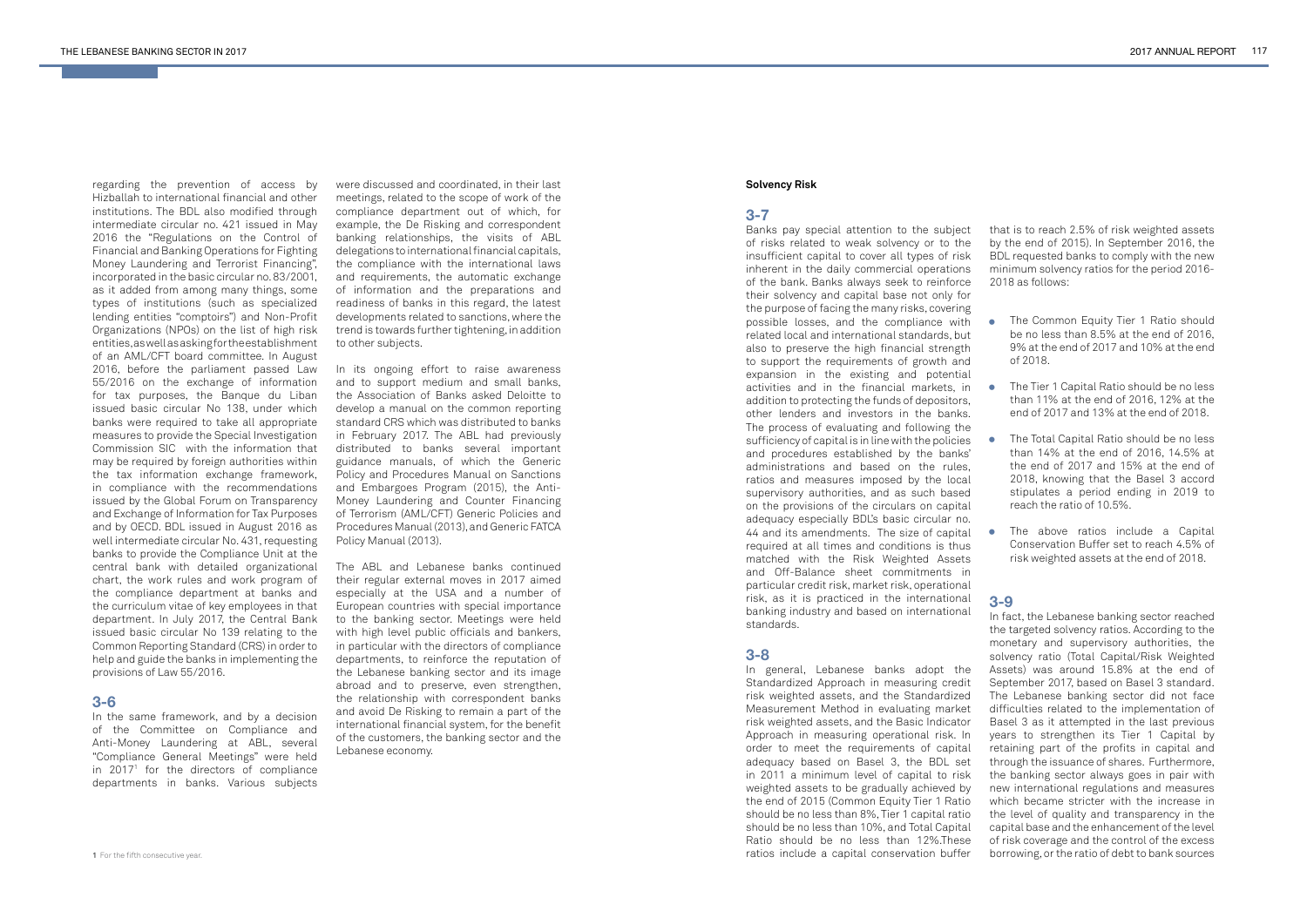of funds and other subjects. It is also to note that the Basel Committee leaves to the local monetary authorities an important margin to assess what is appropriate to the local market.

It should be noted in this context that strengthening the capital base of banks was one of the objectives of the financial operations undertaken by the central bank of Lebanon in 2016, in order to enable banks to comply with the new international standards and thus continue to finance the economy and to back up BDL's reserves. Therefore, the central bank has requested banks to allocate the surplus resulting from these transactions in the capital accounts, which enable banks to meet IFRS 9 requirements that came into effect at the beginning of 2018 and to reach the BDL targeted capital adequacy ratios detailed above.

#### **Credit Risk**

# **3-10**

In line with the international guidelines on Compliance and Corporate Governance, banks operating in Lebanon determine the level of their credit risk appetite and credit risk limits through their boards of directors that inform in their turn the specialized committees and directorates about this subject to set policies and take procedural measures commensurate with their decisions and stated goals. Banks try to control or limit credit risk by placing limits or maximum ceilings on the size of risks they are willing to accept be it in relation to counterparties or the industry and geographic concentration as well as monitoring and following up the degree of risk exposures and its suitability or conformity with the limits that have been set. In fact, there are ceilings placed for placements at banking or financial institutions and in financial instruments with high credit rating, and for exposure to sovereign risk, in addition to the restrictions applied on loans and advances to customers including for example restrictions concerning the country, the economic sector, the terms, the credit rating, the guarantors to avoid concentration risk.

# **3-11**

Banks try to limit credit risks related to loans and advances granted to customers, through a series of adopted measures that address the initiation of the loan, the formation of the credit file, the provision of necessary documents, guarantees and collaterals, the follow-up, the periodic classification of loans based on the instructions of the monetary and supervisory authorities, and by constituting the necessary provisions against loans according to their classification, so that bad loans are fully provisioned and recorded off-balance sheet. Banks are also committed to the precautionary standards pertaining to loans to one borrower and those granted to related parties- individuals and companies. Additionally, bank management insists that large institutions and large borrowers provide audited balance-sheets, on one hand, and adequate guarantees, on the other. Granting credit facilities is the beginning of joint work between bank branches and the concerned divisions, departments, and units in the head office where credit analysis is performed on the creditworthiness of the borrower and his ability to repay, and the feasibility study of projects. The credit risk management division reviews the file and conducts credit analysis independently and prepares a written opinion of the risks associated with the credit facilities that were studied and submits it to the concerned credit committees. Credit committees are responsible for approving the facilities up to the level specified for them. Banks have different levels of authorities or parties trusted with approving loan application, and this depends on the nature and size of requested facilities and designated ceilings. Thus, approving the loan may be confined to the approval of credit committees or may be subject to the executive committees or to the boards of directors.

# **3-12**

Credit risks associated with the performance of the Lebanese economy remained in general and to a large extent under control despite the weak economic growth in the last few years. Under these circumstances, the ratio of doubtful debts/ total loans increased slightly to 3.86% at the end of 2017 against 3.58% at the end of 2016, - level considered acceptable when compared to the sector averages in the MENA region and low when compared to the sector averages in emerging markets - and the provisions on doubtful debts (provisions/ doubtful debts) decreased to 60.9% against 66.2% during the two mentioned years respectively.

On the other hand, bank sovereign risk exposure increased in 2017, where the share of banks' loans to the public sector and deposits at the BDL reached 61.6% of total placements at the end of the mentioned year, against 60.7% at the end of 2016. It is worth indicating that a relatively large part (more than 45%) of placements with the public sector and the BDL is in LBP practically negating default risk. As for placements in foreign currencies, they are invested for a large part at the BDL, which re-invests such placements abroad in low-risk and highly liquid instruments that may be similar to the structure of banks' assets abroad. Moreover, the sovereign rating of Lebanon did not witness a major decline in 2017 except that "Moody's" downgraded in August 2017 Lebanon's credit rating from B2 to B3, with a stable outlook, whereas "Fitch" affirmed in February 2017, September 2017 and February 2018 Lebanon's credit rating and maintained the stable outlook, and "Standard and Poor's" affirmed in March 2017, September 2017 and March 2018 Lebanon's sovereign credit ratings and kept the outlook stable.

#### **Interest Rate Risk**

# **3-13**

There were no important negative developments concerning interest rate risk in 2017, although interest rates on LBP deposits have risen since November 2017, as well on USD deposits, albeit to a lesser extent. This trend was linked to the rise in US interest rates and the measures taken to contain the November political crisis. The risks related to interest rate fluctuations are considered under control regarding banks' loans to the

private sector, as they are variable rate loans by nature in a large part. Therefore, interest rates applied on these loans are being periodically reviewed in line, to a large extent, with the period of revision of interest rates applied on deposits. However, the situation is not the same for loans granted to the public sector and for banks' holdings of CDs at the Central Bank, since their maturities are relatively longer with fixed rather than variable interest rates. The weighted life, for example, was around 4 years for the Treasury bills portfolio in LBP at the end of 2017 and around 7 years for the Eurobonds portfolio, making the maturity gap between liabilities and placements very large.

It is noteworthy that, firstly, the rise in interest rates on long-term deposits in LBP whose maturity has been extended was borne by the BDL and not by banks, as indicated in the first part of this report. This also applies on the interest rates rise on USD deposits. Secondly, banks have high primary liquidity levels in foreign currencies, and the interest paid on deposits in LBP is in general related to the return on Treasury bills in LBP, not the opposite. Moreover, the yield on long-term Treasury bills, CDs and placements at the central bank takes into account these risks, i.e. interest rates fluctuations, in addition to the fact that Treasury bills and CDs are marketable and relatively liquid, unlike the loans to the private sector. All these factors tend to limit these risks. While the risks associated with a further increase in interest rates on the USD may exist in the future with the possibility of an interest rate rise by the US Federal Reserve, its impacts on the cost of banks' sources of funds and interest margin will remain, to a large extent, limited as interest rate increases will gradually take place over many years so that this policy does not negatively affect the already weak growth rates in the USA. It is to note that the Federal Reserve Bank increased its benchmark interest rate by 25 basis points in March and June and December 2017. The Fed hiked US interest rates by another 25 basis points in March 2018.